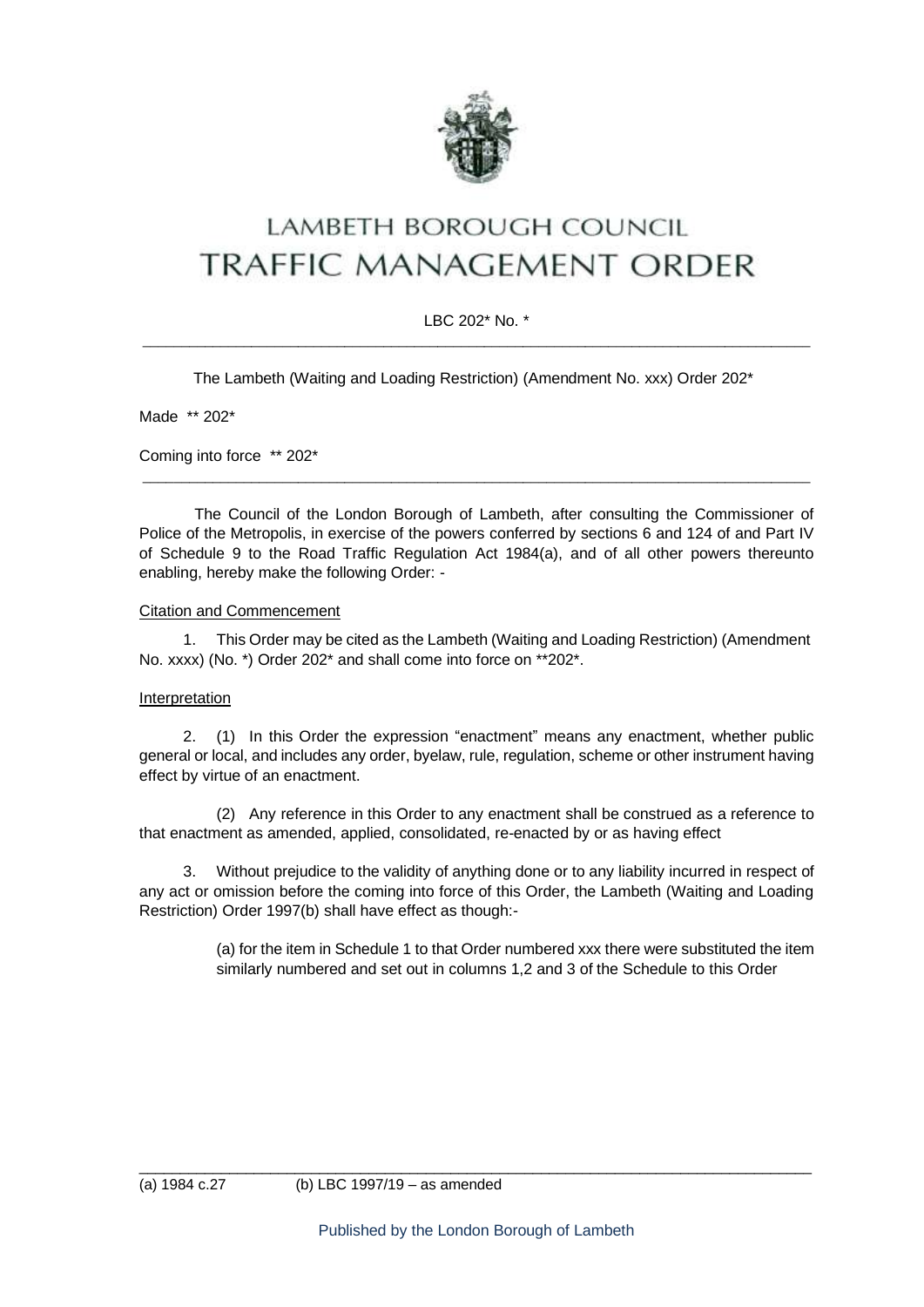Dated this \*\* day of \*\* 202\*.

#### Ben Stevens Highway Network Manager

\_\_\_\_\_\_\_\_\_\_\_\_\_\_\_\_\_\_\_\_\_\_\_\_\_\_\_\_\_\_\_\_\_\_\_\_\_\_\_\_\_\_\_\_\_\_\_\_\_\_\_\_\_\_\_\_\_\_\_\_\_\_\_\_\_\_\_\_\_\_\_\_\_\_\_\_\_\_\_\_\_\_